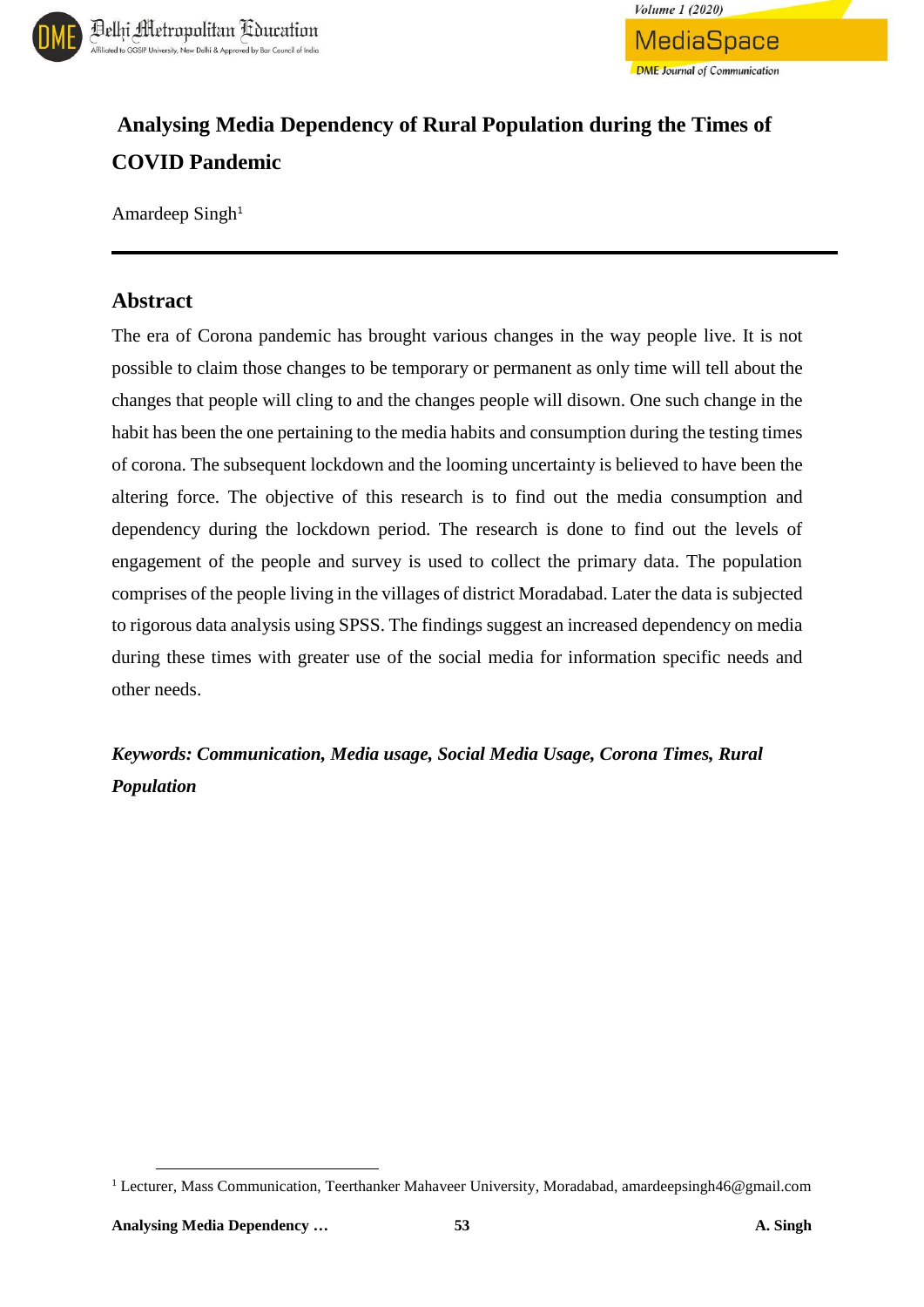# **1. Introduction**

The media dependency has been a much contested topic and has been at the core of hundreds of researches conducted across the world. Media dependency is believed to be a constant variable with people from different socio-economic backgrounds possessing it in varying degrees. The immeasurable literature suggests that people have varying degree of interest in media during different times and conditions. A politically and economically stable times call for different media attention in comparison to a politically and economically wobbly times. Negative occurrences attract people more than the positive ones. There is enough scientific and research backing to this claim. When all goes well, then people distance themselves from the media and news and develop habits that keeps them happier, more content and engaged.

The recent times of the pandemic saw the world turning upside down. The lives changed, the expectations changed. In fact, using the word 'change' doesn't do justice with the kind of metamorphosis the world has seen in the recent times. The expectations and lifestyles have undergone severe transformation and so has their media habits. The rise of OTT media platforms is an evidence of how the media habits too have been altered. The lockdown phase saw people binge watching anything and everything coming their way. The news full of the data showing the daily death tolls was consumed by people in order to find out some silver lining in the plethora of bad news hitting us like a sniper every time.

The studies and news regarding this changed media behaviour and the data by agencies showing the shift in the media consumption has been mostly confined to the urban population.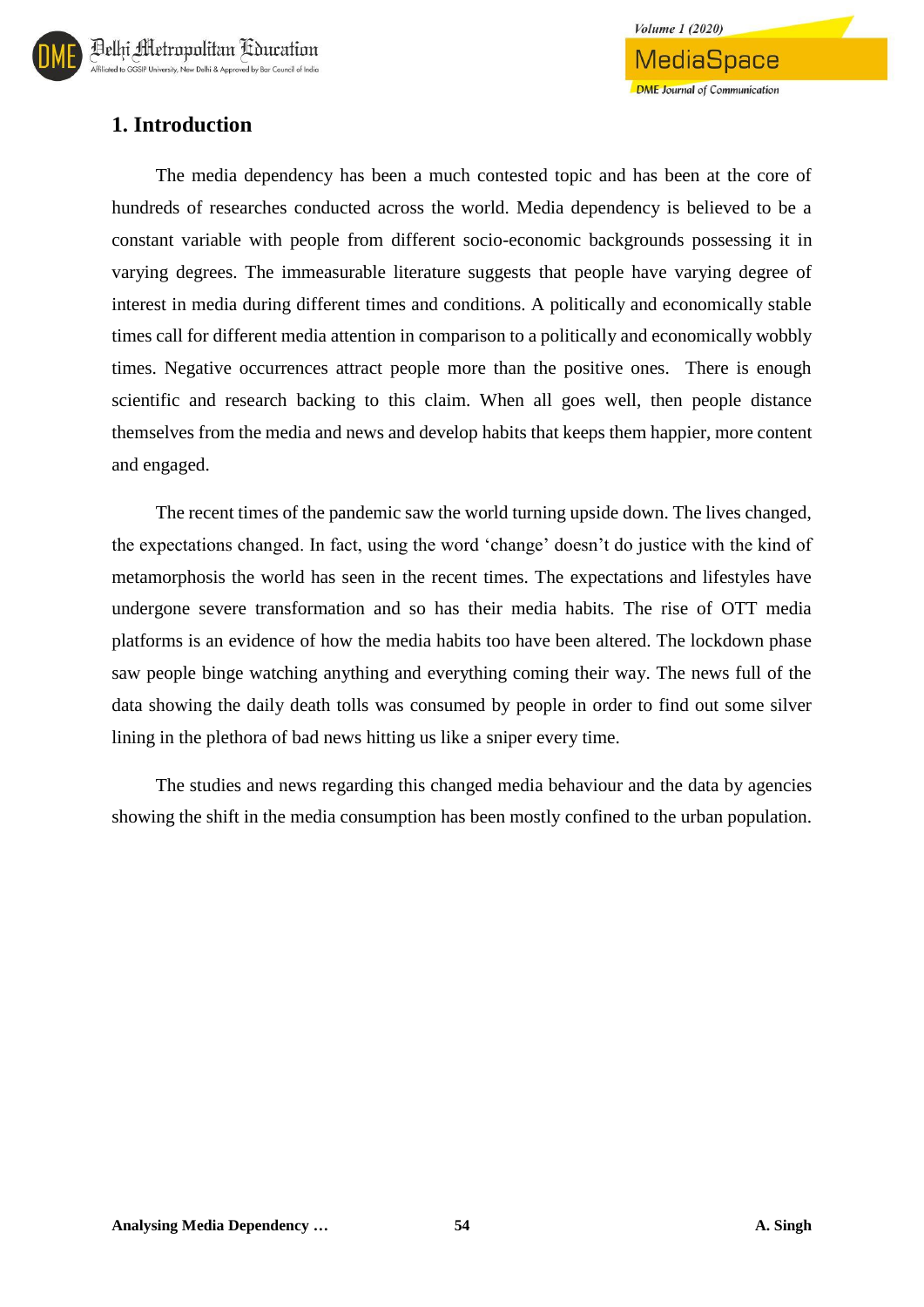## **2. Review of Literature**

Bogart (1972) tried to study the lives of African population and their media habits. He opined that age plays a major role in deciding the nature of media consumption. The ageing population faces multiple types of issues ranging from poor health to other issues. Since the study has taken place in Africa, the mentioned problems are graver in nature and hence the outcome of study focusses highly on the age being a determinant of the media habits. It would be interesting to see if the same applied to the Indian rural population or not.

Doolittle (1979) studied the media habits amongst the people of different age group and especially the older adults and found that they spend more time engulfed with print media in comparison to TV watching or radio listening. The lack of popularity of TV amongst the older adults was primarily due to the weakening eyesight and other health issues. Again this study was not based in India or even Asia for that matter and belongs to the west where literacy and the ability to read the newspaper was on a high. Under such circumstances, it would be imperative to find out the behaviour in the Indian context where literacy and the ability of the people to read and write is low.

Allen and David (1980) studied the media usage from the racial perspective and found the media habits to be different for the educated Latinos and Afro-Americans. While the educated class in one race read more newspaper while the educated ones in the other racial community watched more TV, it could be argued that the content development needs to be taken care of and it should be designed in such a way that it caters to the needs of all people irrespective of the race. Now this study too has been based in the west. India also has people of multiple ethnicity living together but if we confine a study to the north or south or east or west of India, then the racial segregation of the society is not so easily visible. It is mainly about the caste division, religion basis division and class based division. So if one is serious about the fair and equal consumption of the media content by people of all age groups, irrespective of the differences, the only way is by creating a more heterogeneous content.

Korzenny and Kenndorf (1980) found out in their studies that the TV programmes generally cater to the younger generation. Every kind of content broadcast over television had nothing for the adult population.

Anderson and Bushman (2001) and Gentile and Walsh (2002) in two separate studies have indicated at the impact of violent videogames and media content on the behaviour of the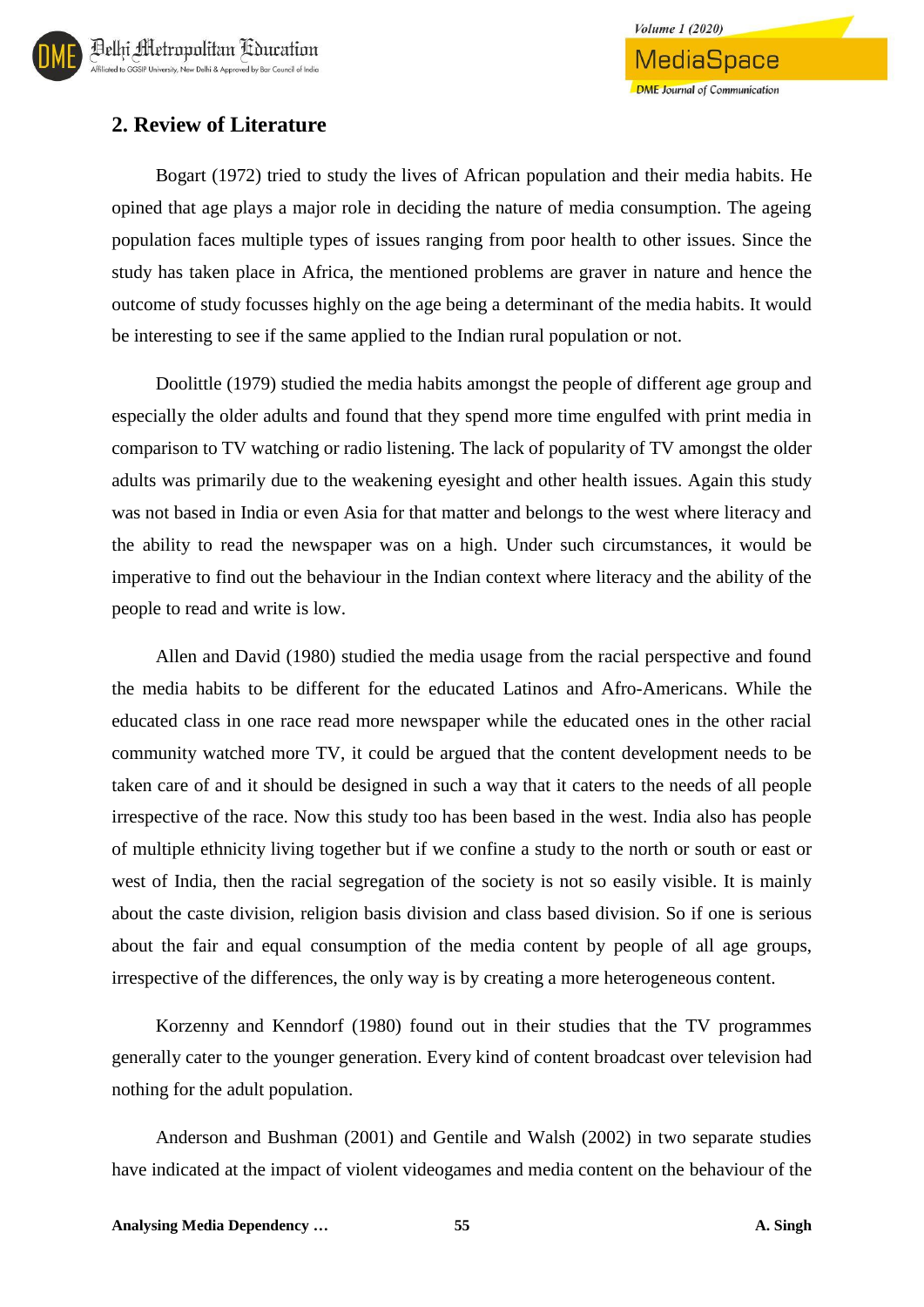children. Their studies also confirmed that parents have understood the influence of such content on children and hence there is usual parental control over what the children watch. So the idea of parental control is a must as suggested in the two studies. In India, the idea of parental control exists to a lesser extent and the parental control is also limited to the verbal warnings and vigilance. The technological aspect is missing. So no matter what the situation is and whatever degree of dependency exists, the parental control plays a role though to a very limited extent in the Indian context.

Michael Cohen Group and U.S. Department of Education (2007) and Grabe et.al (2008) in two separate studies have talked about the use of media and specific image formations amongst the viewers. Studies suggest repeated use of media leads to certain image embedding in the thoughts causing change in perceptions and ultimately behaviour.

McLaren (2008) and Nielsen Company (2009) in its study has talked about keeping a track of media usage which can be further used to gauge behaviour. Any desired behaviour change thus can be introduced through deliberately altering the media exposure.

Polver (2009) has focused on an experiment conducted on a popular TV series and its children viewership focusing on how positive values can be inculcated amongst the students through such content. It kind of highlighted that not all content is negative. It can also bring good positive changes if planned and delivered properly.

While the studies in past few years had shifted the gauntlet from media usage to the impact of media content, a study in 2010 by Melki again brought the focus back on the media habits. This study is most close to what the study of this specific research aims at. This study was conducted in three countries and it suggested that media habits had a lot to do with the age, acquiring education, financial might and much more. So by this logic, there would not only be a difference in the media consumption of Indian audience and the audience from other parts of the world but also within. The society within India is so diverse that there may be significance different in their media habits and consumptions.

Much of the literature has been based in countries outside India especially in the developed west. The summary of the literature review suggests that the various demographic factors play an important role in the media choices people make. Since there is a huge variation in the various demographic factors leading to a very diverse and heterogeneous population. Thus the study of media habits and media dependency becomes more imperative.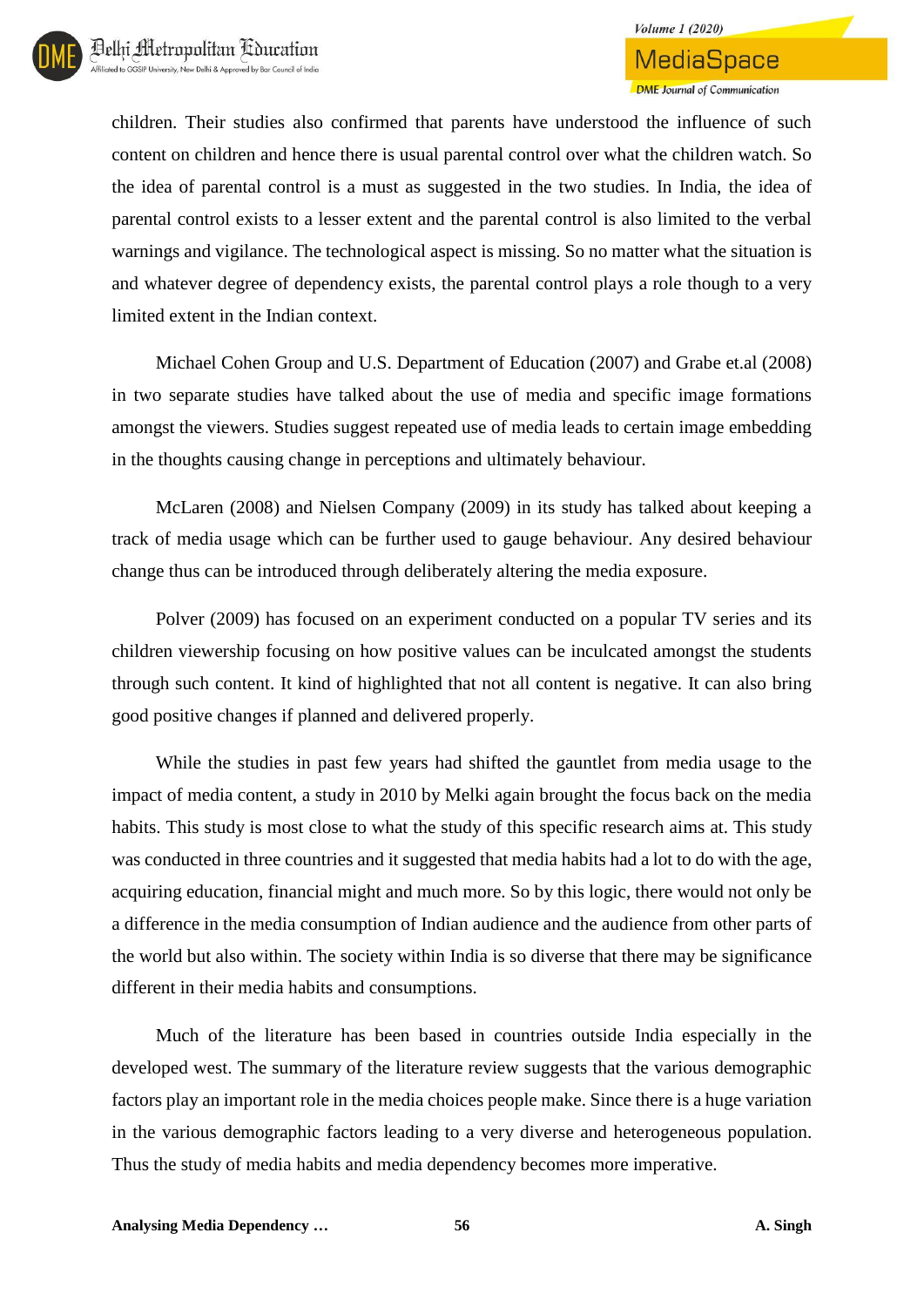# **3. Research Objectives and Methodology**

The study aims at studying how the rural population spent their Covid-19 lockdown phase with the media. The title has the term media dependency, however the focus is on the media habits during the lockdown phase.

The population under study is the population residing in the rural belts of western UP and a few villages of the Moradabad district to be specific.

It is a survey based study with structured questionnaire being the tool of primary data collection. It is a descriptive study with the following research questions.

**RQ1-** Which is the most preferred medium amongst the rural population?

**RQ2-** Is there any significant difference in the choices of males and females?

**RQ3-** Who amongst males and females spend more average time with media?

**RQ4-** Is entertainment the primary motive of the rural population when consuming media content?

### **4. Data Analysis and Tabulation**

| 18-35 Years | 36-45 Years      | $46-60$ Years | 60 Years and above | <b>TOTAL</b> |
|-------------|------------------|---------------|--------------------|--------------|
| ົ           | ററ<br>$\angle 0$ |               |                    | o∠           |

#### **Table 1: Age-wise respondent breakdown**

#### **Source: Author's Compilation**

A total of minimum 100 respondents were expected during the research design planning stage but surveying the rural population was a difficult experience with not many respondents willing to take part in the survey due to many unsaid reasons.

A total 82 people of different age group responded to the survey. Out of the total respondents 37 respondents belonged to the 18-35 years age bracket, 28 belonged to 36-45 years age bracket, 12 to the 46-60 years and only 5 above 60 years.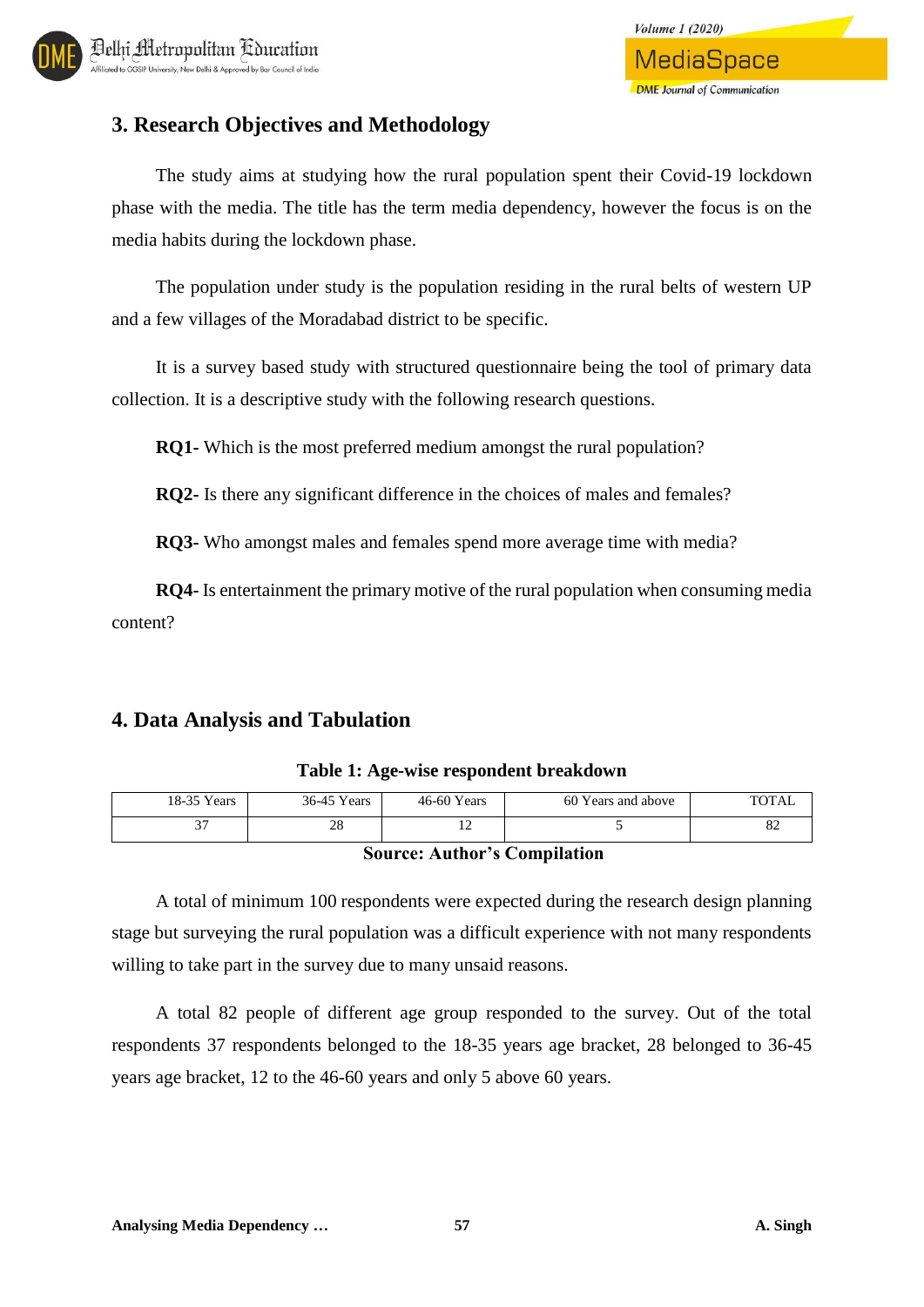

**Volume 1 (2020)** MediaSpace **DME** Journal of Communication

#### **Table 2: Preferred media platform during Covid-19 Lockdown**

| $\sim$<br>oΖ<br>ັບ ≀ | TV<br>. . | Print | Radio | Mobile Streaming Platforms | None | Total |
|----------------------|-----------|-------|-------|----------------------------|------|-------|
|                      |           |       |       |                            |      |       |

#### **Source: Author's Compilation**

The table above shows the respondents' preferred platform during the Covid-19 lockdown phase. Majority of the respondents preferred TV as a platform for media consumption over other mediums with Mobile Streaming Platforms emerging as the second most preferred one. Radio had no takers with zero respondents calling it their preferred platform with print being opted by a relatively smaller number of people (6). Eight (8) respondents could not decide and said that none of the mentioned platform was their preference.

#### **Table 3: Preferred Choice during Covid-19 Lockdown**

| <b>Source: Author's Compilation</b>                   |  |  |  |  |  |  |
|-------------------------------------------------------|--|--|--|--|--|--|
| 82<br>4<br>. .                                        |  |  |  |  |  |  |
| Information<br>None<br>Total<br>Entertainment<br>Both |  |  |  |  |  |  |

The respondents were asked about the media specific priorities during the Covid-19 lockdown with entertainment, information, both and none being the categories. Majority of the respondents (41) sought entertainment during the lockdown phase. 24 respondents said that their priority was information. 12 respondents said that they looked for both while 5 said that they either can't say or they did not have any such priority.

#### **Table 4**: **Average time Spent with Media during Covid-19 Lockdown**

| $0-1$ Hour | 1-3 Hours   | 3-5 Hours | More than 5 Hours | Total |
|------------|-------------|-----------|-------------------|-------|
| nn<br>ZU   | $\sim$<br>ັ |           |                   | o∠    |

#### **Source: Author's Compilation**

On being asked about the average time spent with media during the Covid-19 lockdown, the respondents gave the response as shown above in table-4. Majority (32) respondents spent around 1-3 hours with media everyday with 20 respondents claiming to have spent 0-1 hours every day. Out of 82 respondents who took part in the study, 19 said that they spent around3- 5 hours every day while only 11 respondents spent more than 5 hours every day.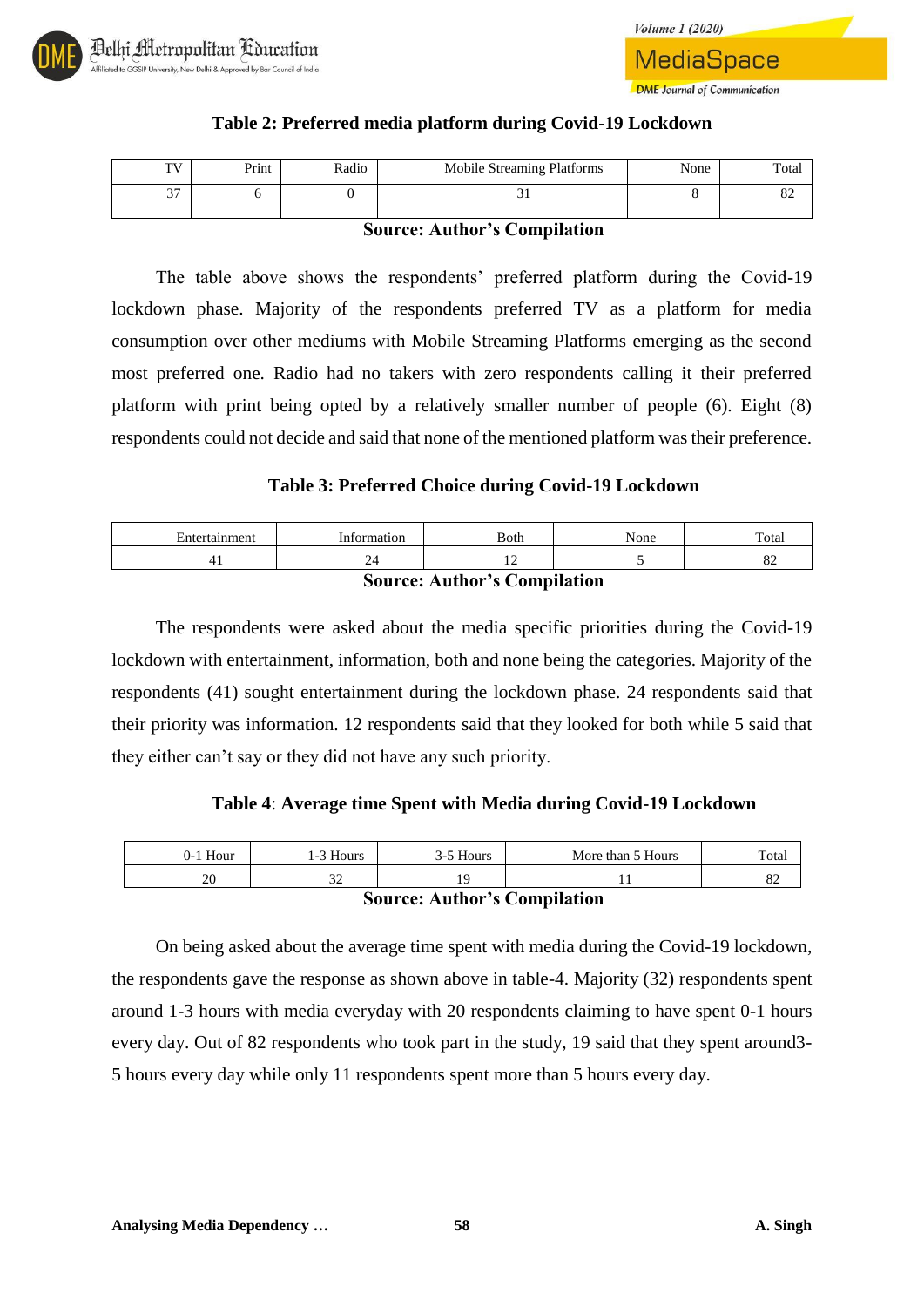

### **4.1 Cross-tabulation**

### **Table 5**

|                            | Males | Females |
|----------------------------|-------|---------|
| тv                         | 10    |         |
| Print                      |       |         |
| Radio                      |       |         |
| Mobile Streaming Platforms | 19    |         |
| None                       |       |         |

**Source: Author's Compilation**

Out of the total respondents, 44 were females and 38 were males. The table above shows the male and female preference of various media platforms. TV emerged as the most preferred platform amongst the females while Mobile Streaming Platforms were popular amongst the male respondents. Print has been popular amongst a very small population but even amongst the handful who preferred print, all of the respondents were males.

#### **Table 6**

|               | <b>Males</b> | <b>Females</b> |
|---------------|--------------|----------------|
| Entertainment |              |                |
| Information   |              |                |
| Both          |              |                |
| None          |              |                |

#### **Source: Author's Compilation**

The respondents were asked about the reason for which they consume media. Majority respondents chose entertainment and it was seen that more females talked about getting entertainment from the media consumption than males. Media consumption for Information was preferred choice amongst males. A relatively equal number of respondents talked about media consumption for both entertainment as well as information.

#### **Table 7**

|                   | <b>Males</b> | <b>Females</b> |
|-------------------|--------------|----------------|
| $0-1$ Hour        |              |                |
| 1-3 Hours         | 1 G          |                |
| 3-5 Hours         |              |                |
| More than 5 Hours |              |                |

**Source: Author's Compilation**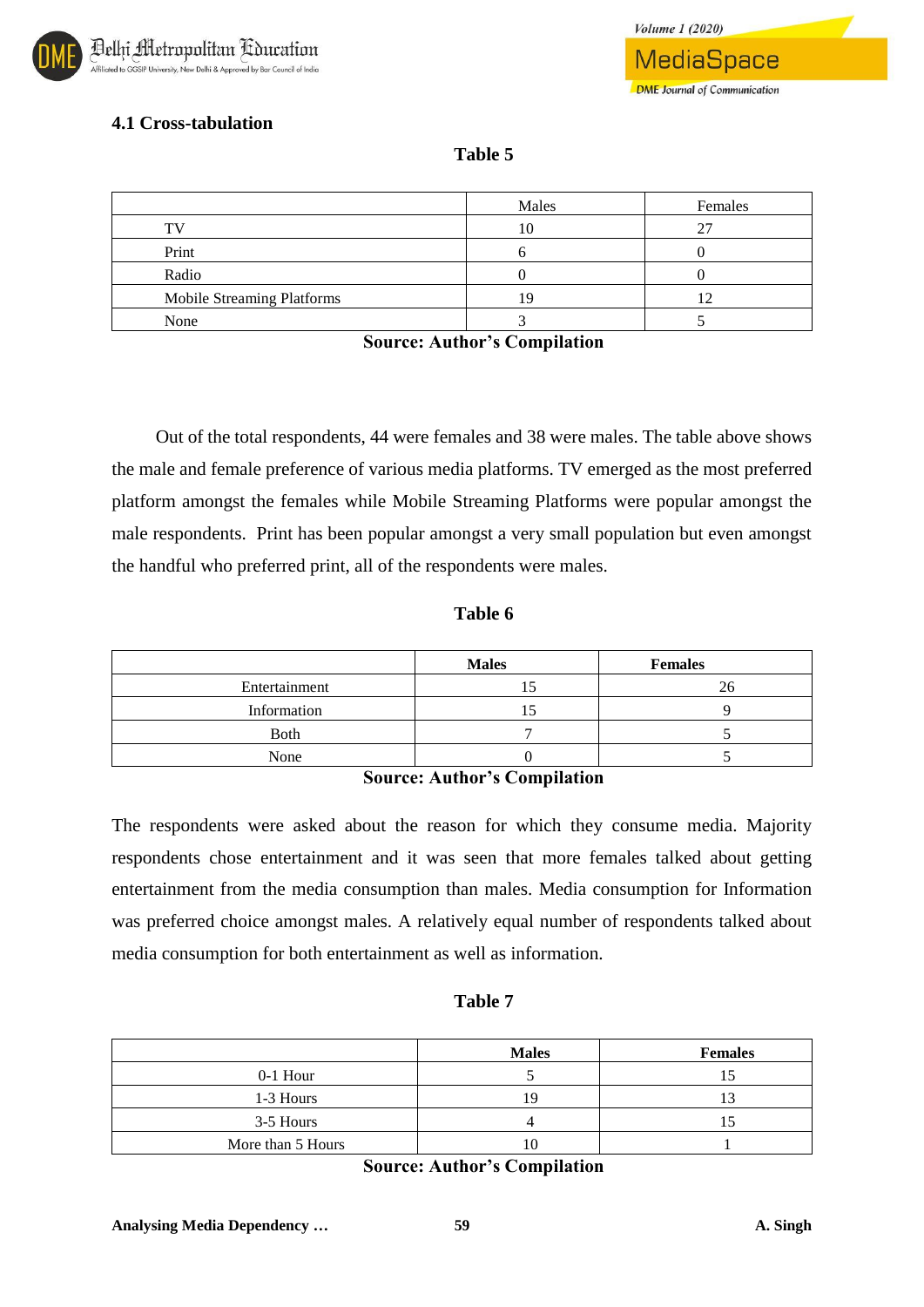**DME** Journal of Communication The table above shows that the 1-3 hours and 3-5 hours is the most common and prevalent average time spent by the respondents with the media, consuming media content. The media consumption seems to be higher in the 0-5 hour brackets amongst females. Amongst male

**Volume 1 (2020)** 

**MediaSpace** 

respondents, a significantly high number consume media for more than 5 hours daily.

## **5. Findings and Conclusion**

The media dependency during the Covid-19 lockdown phase suggested a surged use of media primarily for the entertainment purpose. The media consumption comprised mainly of TV viewing and internet based streaming options. The print and radio was least preferred at least during the times of the pandemic as more free time allowed them to engage more intensely with the medium. The rural economies generally don't allow many mobile sets in the households and the ones available are mainly possessed by the male members of the family as they seem to be more in control of the family and other affairs. The print appears to be no choice for the females primarily because of low literacy and the lesser prevalent ability to read and write. The females tend to be engaged with household chores and the lockdown allowed them to not leave the place at all, meaning their engagement was primarily limited to the work done within the boundaries of the house. Their constant engagement with the work allowed them to engage with TV content more in comparison to other mediums. Mind it, the people did not have amazon fire sticks or smart TVs to watch YouTube, Netflix and Amazon Prime on TV. They were left with limited choices while the male members of the family, who had better control over these resources tended to be more inclined towards internet based streaming options. YouTube was the most popular choice with Amazon Prime being the second most preferred option.

Entertainment was the primary objective and motive amongst females while amongst males it was a balance between information and entertainment. The rural households are generally run by the male members of the family and the lockdown did not allow them to pursue the work for earning the daily bread and butter. They appeared to be more concerned about the economic repercussions of the lockdown and hence there was more inclination amongst the male respondents towards the information aspect of media consumption.

One thing to be observed was that in the rural pockets, the Corona Virus related information was spread mostly in the form of rumours through interpersonal channels. This led to an increased curiosity amongst the people leading to greater inclination towards information